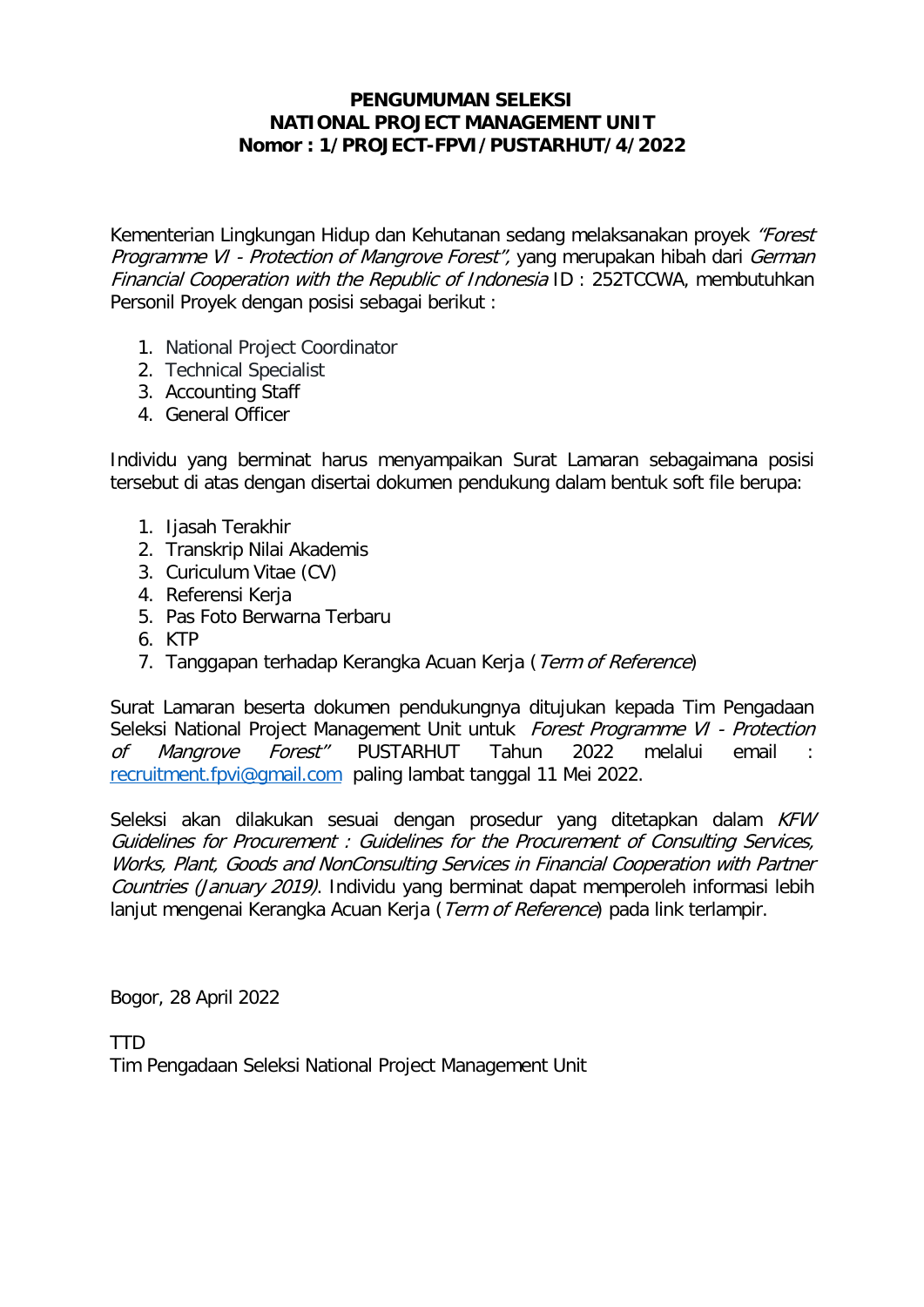#### **German Financial Cooperation with the Republic of Indonesia**

**"Forest Programme VI – Protection of Mangrove Forest"**

**Terms of Reference** 

**for**

## **National Project Management Unit**

**(NPMU)**

Ministry of Environment and Forestry (MoEF)

April 2022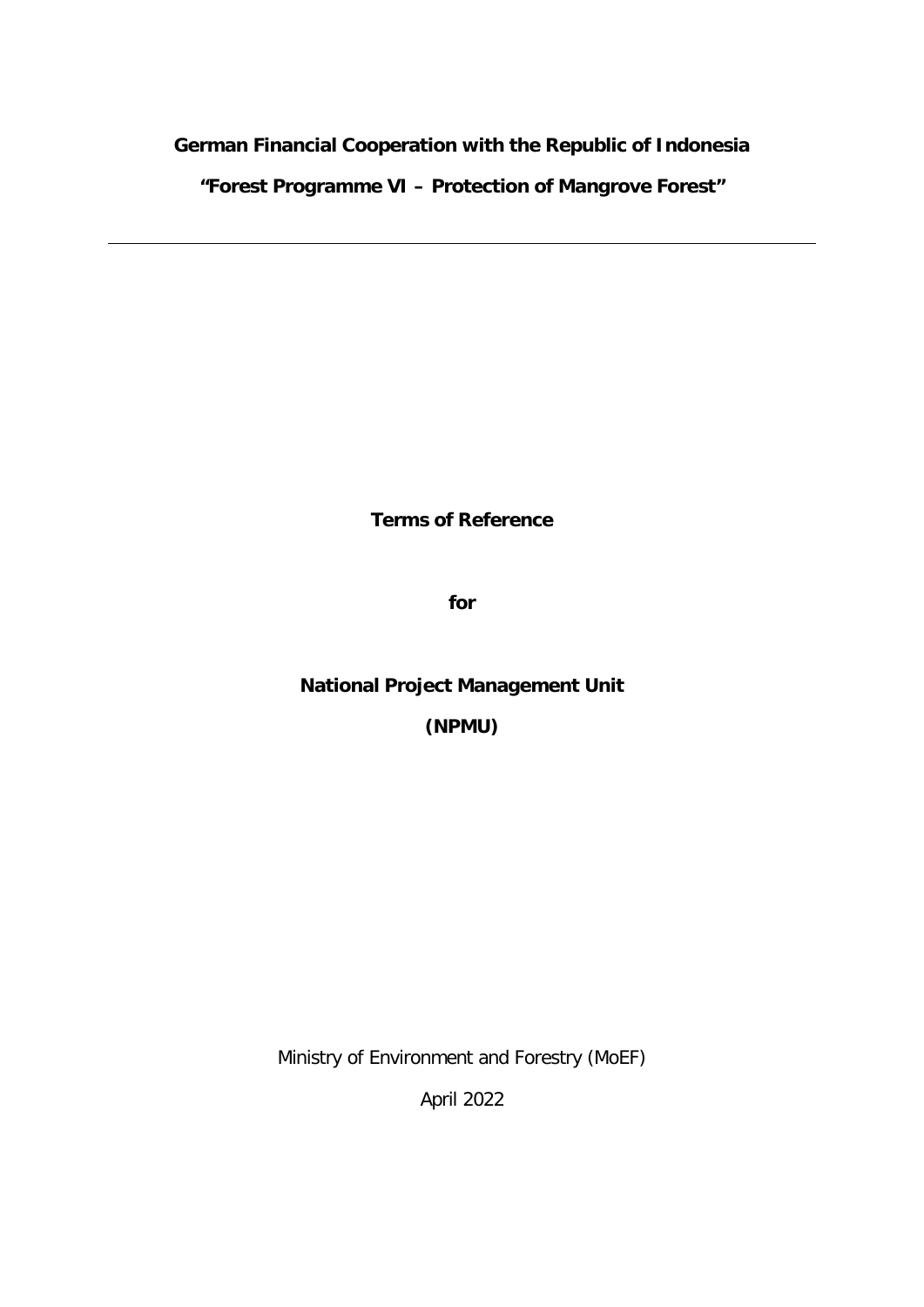#### **Terms of Reference NATIONAL PROJECT MANAGEMEN UNIT (NPMU)**

#### **1. Background**

Indonesia-Germany bilateral cooperation is long-standing and one of the most successful. One of the bilateral cooperation is Forestry Programme (FP) VI. FP VI is a grant forestry-based project within a framework of Germany's financing support through KfW for mangrove protection and rehabilitation through national and international development cooperation. Protection of Mangrove Forests" supports GoI in its efforts to harmonize economic development with the protection of the climate and natural resources. The Project will be integrated with the overall programme objective of the German development cooperation "forest and climate protection" in Indonesia. The specific objective of the programme is to facilitate conservation, restoration, and management of mangrove pilots through community action and derive site-specific lessons and best practices to inform subsequent scaling of mangrove resources in Indonesia. This program will be projected for eight (8) years with total funding of EUR 20 million, covering a period of 2021 – 2028. The project starts its implementing activities in Karang Gading, North-Sumatera, Berau and Mahakam Delta, East-Kalimantan, as well as Sorong City and Sorong Selatan Regency, West-Papua.

Within The Ministry of Environment and Forestry (MoEF), the Agency for Standardization of Environment and Forestry Instruments has been tasked with the implementation of the Project and acts as the Project Executing Agency (PEA). The direct Project Executing Agency (PEA) is the Center for Standardization of Sustainable Forest Management Instruments (Pustarhut) and will be responsible for project management, reporting to the donor, annual work planning and budgeting, fund allocation and management, supervision of monitoring and evaluation services to be provided through third-party service agreements. At the district field level, the project will be implemented by those institutions with jurisdiction over the sites selected. These will be the Project Implementing Agencies (PIA). The Project Implementation Unit (PIU) in Karang Gading Wildlife Reserve will be the Natural Resource Conservation Agency (BBKSDA). The PIUs in East Kalimantan will be the Forest Management Units (KPHP Delta Mahakam/KPHP Berau). The PIUs in West-Papua will be KPHL Sorong City and KPHL Sorong Selatan.

The development cooperation on sustainable management of the mangrove ecosystem will focus on mangrove conservation, restoration and sustainable management, community development and livelihood, spatial planning and policy and advocacy, and innovative and applied research and development. In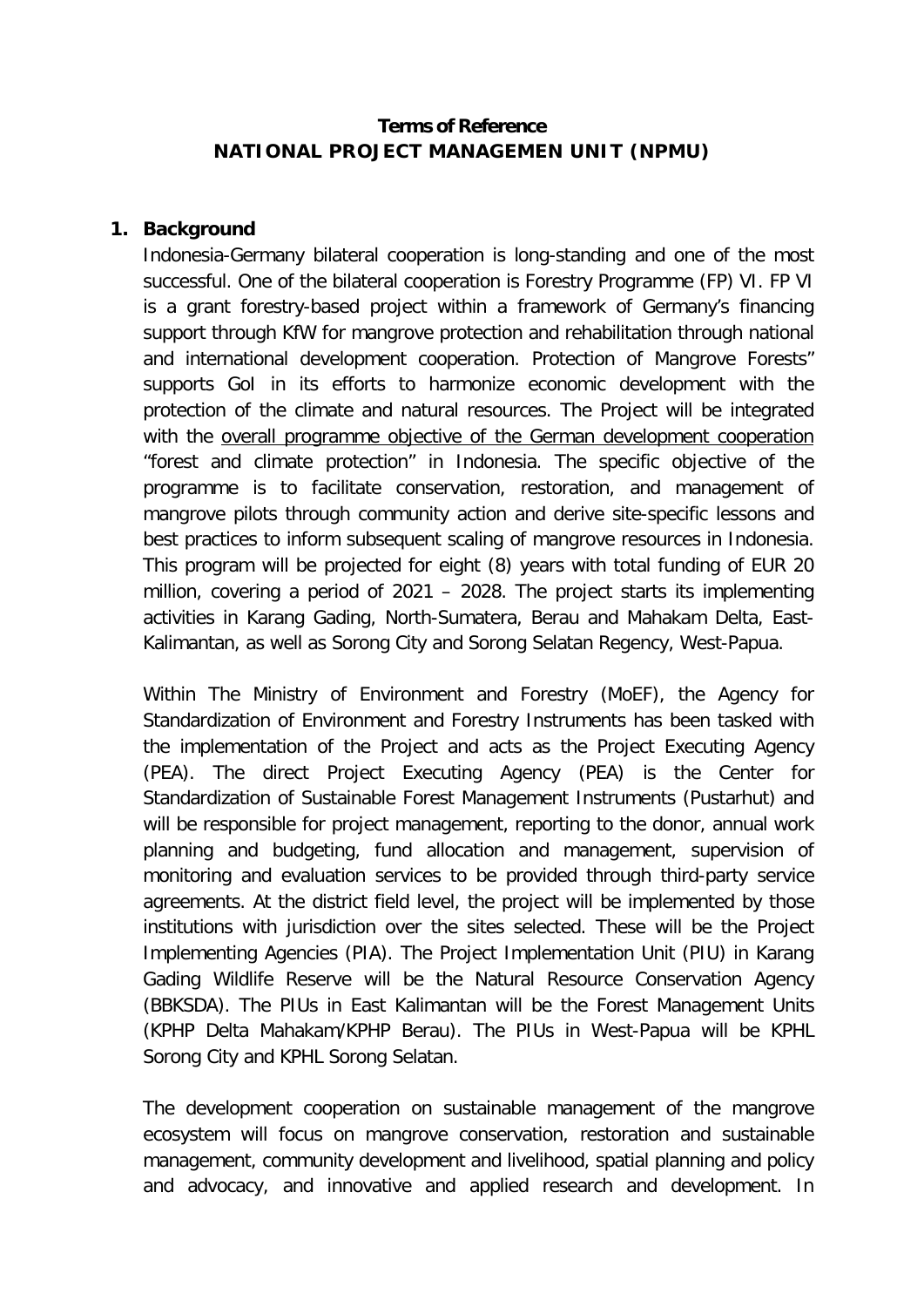addition, the establishment of the World Mangrove Center (WMC) as an international cooperation hub to promote sustainable mangrove management by connecting, coordinating, and collaborating with different stakeholders at all levels, sectors, and across nations is also strategic to protect mangroves ecosystems worldwide. To undertake these various activities, the PEA will be assisted by an implementation consultant with expertise in forest management planning; mangrove, civil society, and local government; project management; monitoring and evaluation; remote sensing; environmental and social management framework; and policy and international relation.

To run the project, the PEA will be assisted by a national-level team, i.e., National Programme Management Unit (NPMU), including National Project Coordinator, Technical Specialist, Financial Specialist and General Administrators. The NPMU is responsible for managing and coordinating the project at the national and the on-site level alongside the implementing consultant. In addition, there will be a Provincial Program Management Unit (DPMU) at each site level that consists of 2 persons, including the Provincial Project Coordinator and Administrative Support staff.

Given the importance of the NPMU in helping the PEA to prepare for the implementation of the FP VI, it is hoped that NPMU can start working in August 2021. Therefore, we propose to start the selection process for NPMU members in the beginning of July 2021.

#### **2. Objectives and indicators**

Conservation, Restoration and Sustainable Management of Mangrove

There are 3 (three) objectives of the NPMU, including supporting PEA:

- a. Providing technical and administrative support in the implementation of the programme at the national level that is implemented by the PEA, and the onsite level that will be implemented by the PIUs.
- b. Assisting the PEA and the related Directorate Generals to coordinate with other agencies/institutions at the international, national and regional levels, including international institutions, central and local government, business organizations and academic institutions within the programme implementation framework.
- c. Project management, reporting to the donor, preparing annual work plans and budget, working closely with the consultant team, to prepare project planning, procurement plan and other administration stuff such as third party audits and MTR, fund allocation and management.

4,000 ha of degraded land are

sustainably rehabilitated/restored in

Expected results (OUTPUTS) Contract and Output indicators Output 1: Indicator 1:

The expected results, including indicators and outputs, are as follows: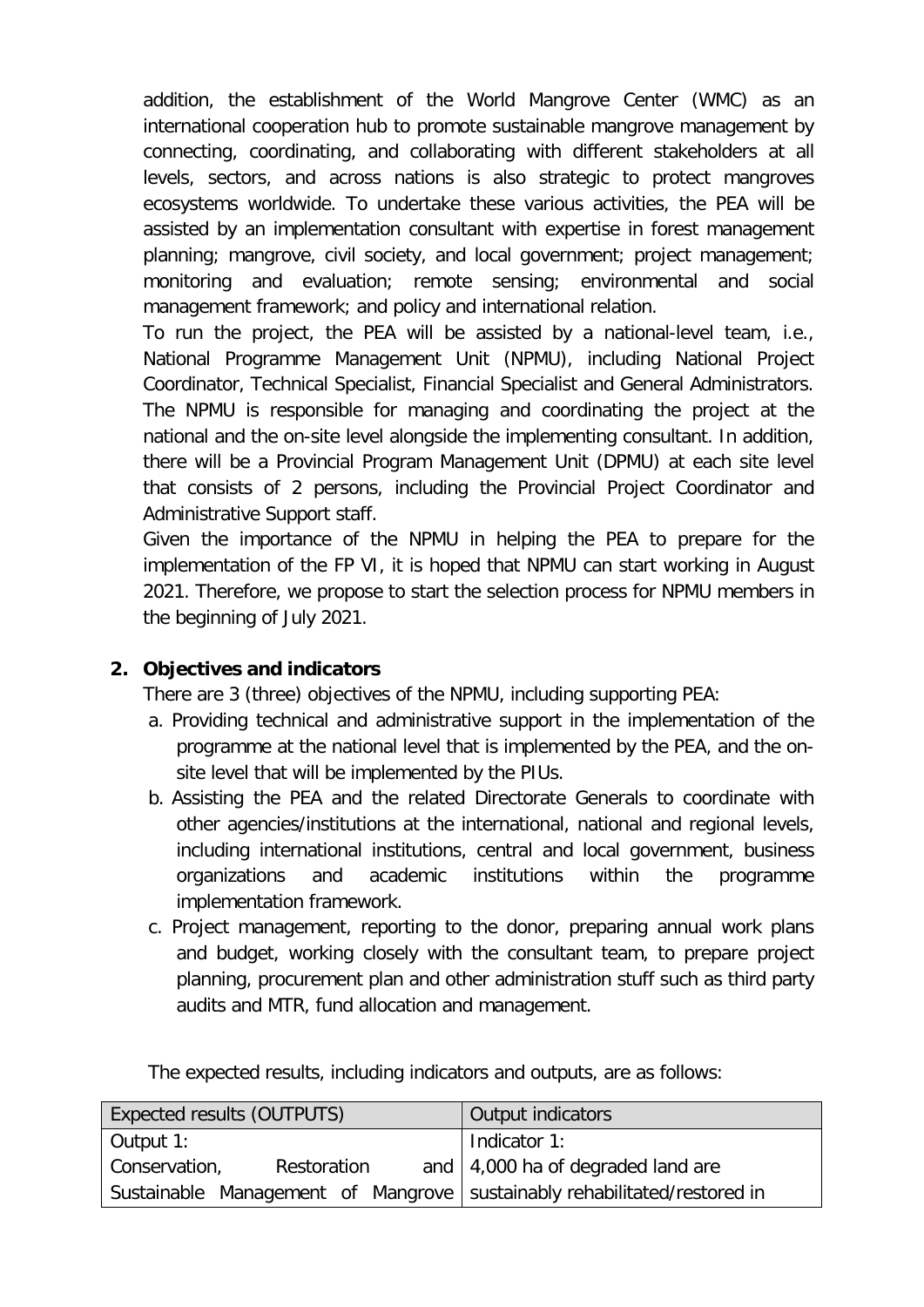| <b>Expected results (OUTPUTS)</b>           | Output indicators                         |
|---------------------------------------------|-------------------------------------------|
| action/-<br>Forests<br>through<br>community | prioritized sites until the end of the    |
| based processes                             | project.                                  |
|                                             | Indicator 2:                              |
|                                             | Saved greenhouse gases (t CO2e/year).     |
|                                             | Indicator 3:                              |
|                                             | Emitted greenhouse gases (t CO2e/year).   |
|                                             | Indicator 4:                              |
|                                             | 50,000 (ha) of protected or sustainably   |
|                                             | managed natural terrestrial ecosystems    |
| Output 2:                                   | Indicator 1:                              |
| Community<br>Development<br>and             | Five new alternative gender-responsive    |
| Livelihoods.                                | actions (e.g.) low impact micro-and small |
|                                             | livelihood enterprises were established.  |
|                                             | Indicator 2:                              |
|                                             | 66% of community groups comply with       |
|                                             | agreed-upon management plans.             |
|                                             | Indicator 3:                              |
|                                             | Five adaptation strategies for the        |
|                                             | indigenous/local population are           |
|                                             | incorporated into management plans and    |
|                                             | put into practice                         |
|                                             | <b>Indicator 4:</b>                       |
|                                             | Number of people who benefit from         |
|                                             | terrestrial resource protection measures  |
|                                             | in 70 villages                            |
|                                             | <u> Indicator 5:</u>                      |
|                                             | At least five women groups (e.g.,         |
|                                             | women-led companies) are supported        |
|                                             | through the project, of which four report |
|                                             | improved income/living situations by the  |
|                                             | end of the project                        |
|                                             |                                           |
| Output 3:                                   | Indicator 1:                              |
| Spatial Planning, Policy and Advocacy.      | Five local community development plans,   |
|                                             | including comprehensive spatial plans,    |
|                                             | were endorsed at the district level by    |
|                                             | BAPPEDA.                                  |
| Output 4:                                   | Indicator 1:                              |
| Innovative and Applied Research and         | Five applied research studies are         |
| Development                                 | developed and utilized to design          |
|                                             | mangrove conservation and restoration     |
|                                             | activities in demonstration sites.        |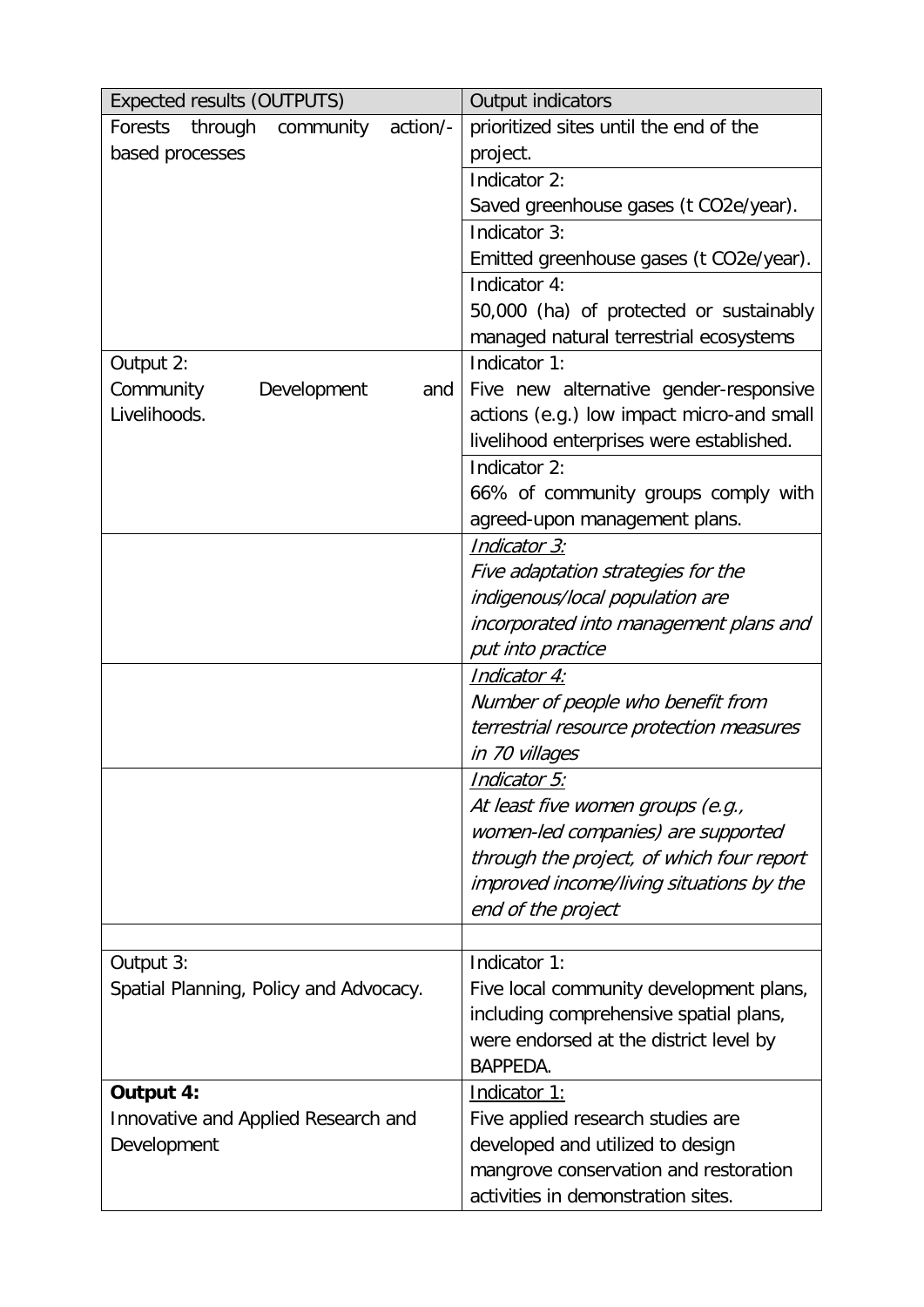| <b>Expected results (OUTPUTS)</b> | Output indicators                       |
|-----------------------------------|-----------------------------------------|
| Output 5:                         | Indicator 1:                            |
| Establishment of a World Mangrove | The WMC is established according to the |
| Center (WMC)                      | previously agreed proposal/agreements   |

To coordinate all the stakeholders and prepare all aspects dealing with the project, the NPMU must be set up in advance. The position of the NPMU can be seen in the figure below.



National Project Coordinator (NPC) must coordinate all of the stakeholders and prepare all of the aspects dealing with the project as a team in the NPMU, the NMPU must be set up in advance, especially the National Coordinator of Project The NPC will be based in PEA Office in Bogor under the NPMU coordination and will regularly report to the PEA. Besides the NPC, all NPMU team members should work together to prepare and implement the project

#### **3. Remuneration**

The salary for the NPMU presented below covers salary, transportation, communication and insurance.

#### **4. Timeline of work :**

The NPMU is expected to start from June 2022 until Dec 2028. The complete timeline of the NPMU is presented below.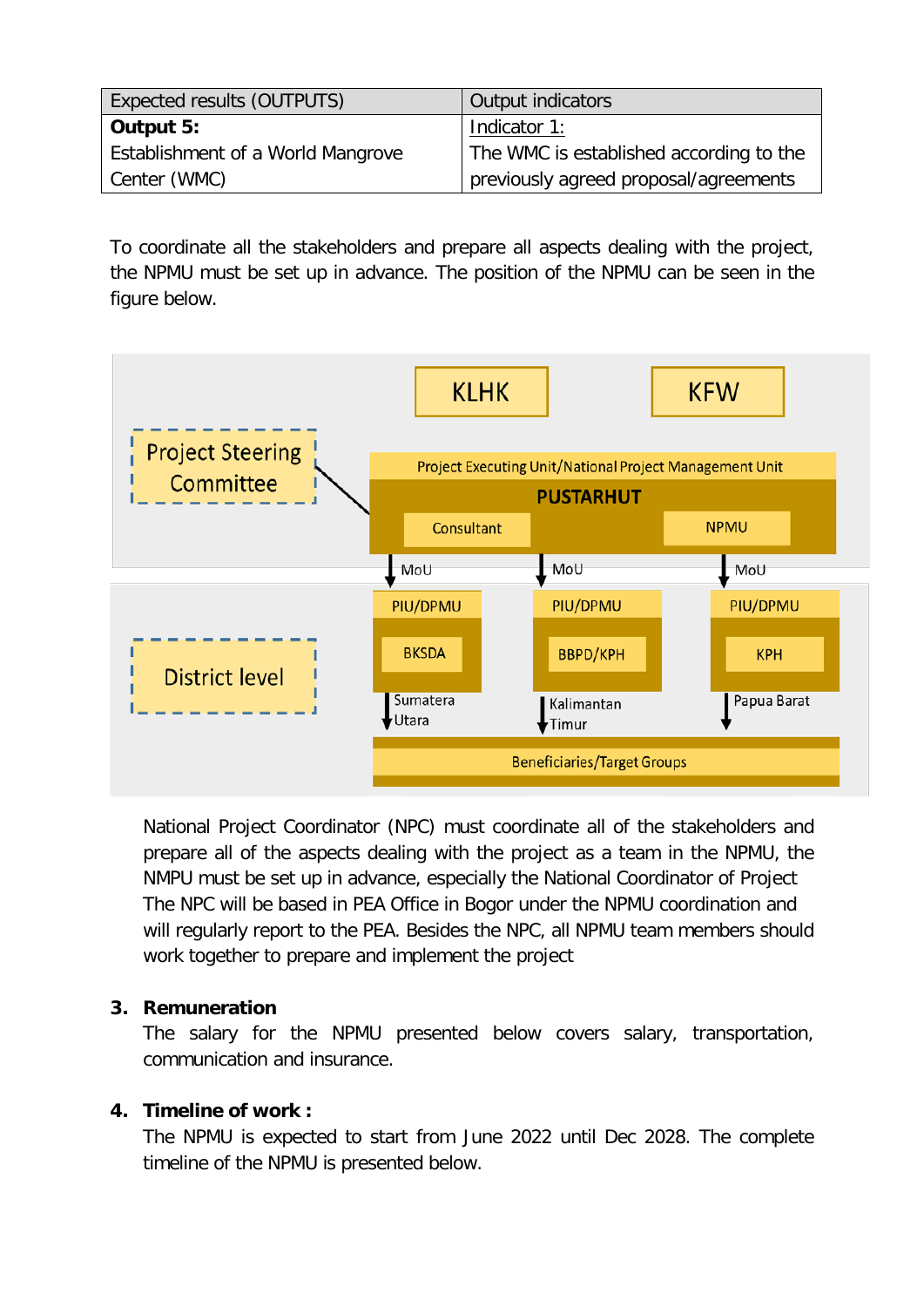| No.                          | Position                    | Time to start | End of Time |
|------------------------------|-----------------------------|---------------|-------------|
| National Project Coordinator |                             | June-2022     | Dec-2028    |
|                              | <b>Technical Specialist</b> | June-2022     | Sep-2026    |
| <b>Accounting Staff</b>      |                             | June-2022     | Dec-2028    |
|                              | <b>General Officer</b>      | June-2022     | Dec-2028    |

The NPMU will be hired for the whole project duration, but each position of the NPMU members will be evaluated every year to ensure the performance of the experts can be extended as needed.

### **5. Job description:**

| No. | Position                           | <b>Job Description</b>                                                                                                                                                                                                                                                                    |
|-----|------------------------------------|-------------------------------------------------------------------------------------------------------------------------------------------------------------------------------------------------------------------------------------------------------------------------------------------|
| 1.  | National<br>Project<br>Coordinator | Providing technical and administrative support in the project<br>1.<br>implementation to Project Executing Agency (PEA).<br>Providing technical and administrative support in the<br>2.                                                                                                   |
|     |                                    | implementation of the programme.<br>3.<br>the<br><b>PEA</b><br>in<br>Assisting<br>coordinating<br>with<br>other<br>agencies/institutions at the local and national level, including<br>business organizations and academic institutions within the<br>programme implementation framework. |
|     |                                    | Facilitating the expert's consultant in order to provide<br>4.<br>updates of all technical and administrative aspects of the<br>programme implementation to the programme implementing<br>personnel at the national level.                                                                |
|     |                                    | Collecting and distributing information and knowledge of the<br>5.<br>programme implementation results.                                                                                                                                                                                   |
|     |                                    | Initiating and/or supporting meetings, seminars, workshops<br>6.<br>and other necessary activities in the framework of the<br>programme implementation at the national level.                                                                                                             |
|     |                                    | Providing technical guidance and training materials, either<br>7 <sub>1</sub><br>for implementing programs at national and provincial levels,<br>as well as society and other stakeholders with regard to<br>programme implementation for the expert's consultant.                        |
|     |                                    | Facilitating and supporting the CTA (Chief Technical Advisor)<br>8.<br>to prepare programmes work plans and programme progress<br>reports.                                                                                                                                                |
|     |                                    | Monitor and evaluate the implementation of the programme<br>9.<br>based on the procedures and system that are established<br>and developed by consultant expert including computer<br>based of outcome/output-focused system.                                                             |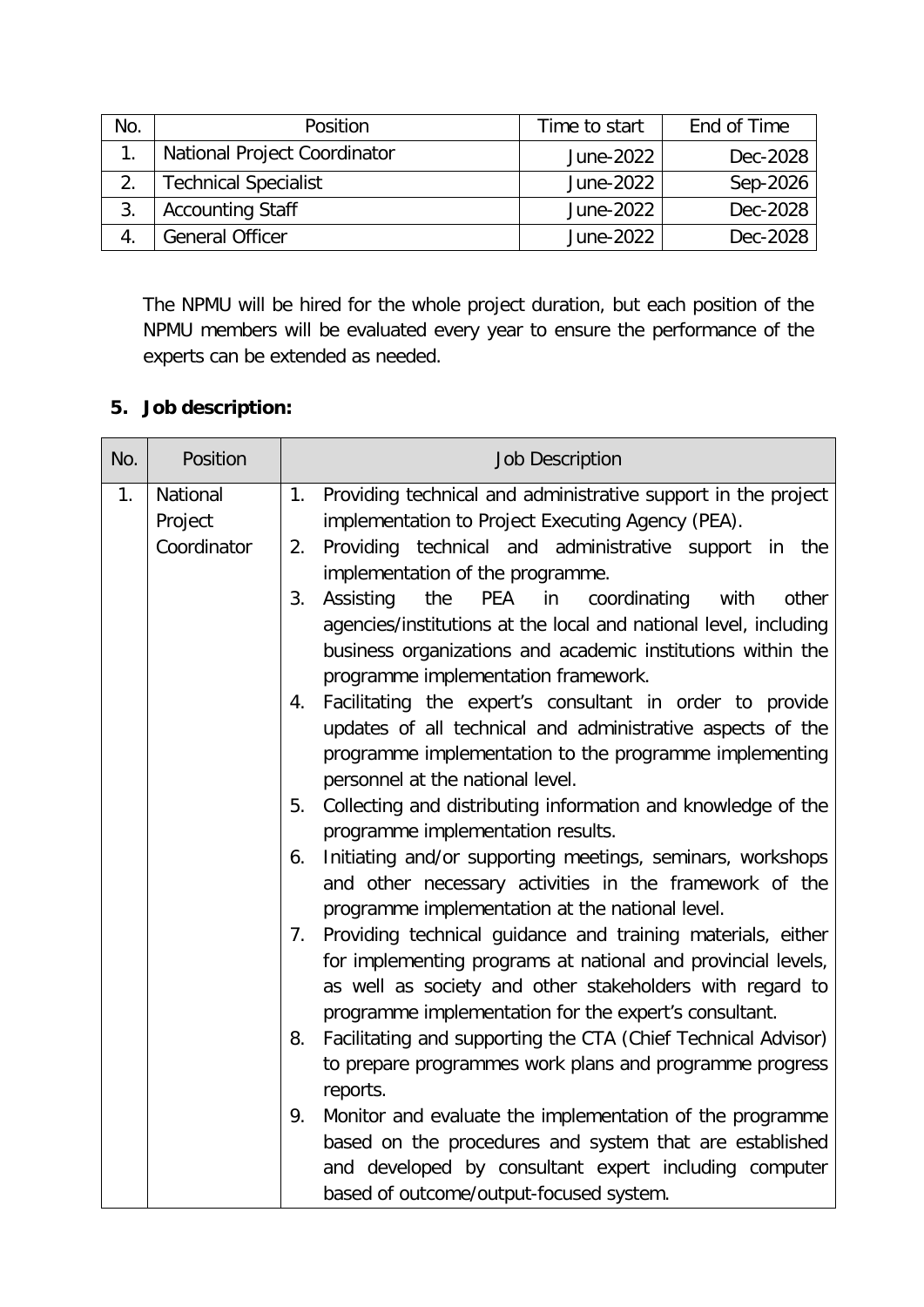| No. | Position                   | <b>Job Description</b>                                                                                                                                                                                                                                                                                                                                                                                                                                                                                                                                                                                                                                                                                                                                                                                                                                                                                                                                                                                                                                                                                                                                                   |
|-----|----------------------------|--------------------------------------------------------------------------------------------------------------------------------------------------------------------------------------------------------------------------------------------------------------------------------------------------------------------------------------------------------------------------------------------------------------------------------------------------------------------------------------------------------------------------------------------------------------------------------------------------------------------------------------------------------------------------------------------------------------------------------------------------------------------------------------------------------------------------------------------------------------------------------------------------------------------------------------------------------------------------------------------------------------------------------------------------------------------------------------------------------------------------------------------------------------------------|
|     |                            | 10. Supporting the preparation of information and materials<br>implementation<br>concerning Programme<br>management<br>including for the learning process purposes in the framework<br>of the implementation of programme cooperation.<br>11. Providing all necessary document and communicating with<br>the auditors in audit process<br>12. Assisting the acceleration of budget absorption of the<br>programme.<br>13. Coordinating the implementation of the program in North<br>Sumatra, East Kalimantan Province and West Papua Province                                                                                                                                                                                                                                                                                                                                                                                                                                                                                                                                                                                                                           |
| 2.  | Technical<br>Specialist    | 1. Supporting the implementation of the project as well as the<br>delivery of the outputs.<br>2. Providing technical support related to the project.<br>3. Providing general and technical assistance for NPMU in the<br>implementation of the project.<br>4. Supporting NPMU in preparing the project materials and<br>reports.<br>5. Managing and preparing all documents of the project.<br>6. Undertaking any other relevant tasks as may be required by<br>the NPMU.                                                                                                                                                                                                                                                                                                                                                                                                                                                                                                                                                                                                                                                                                                |
| 3.  | Accounting<br><b>Staff</b> | 1. Developing, disseminating, and supporting the implementation<br>of the programme financial administration system.<br>2. Providing technical support related to the programme<br>budgeting implementation with expert's consultant.<br>3. Conducting advocacy related to financial management and<br>budgetary aspects to the Project Implementing Units (PIUs).<br>4. Supervising<br>entire<br>financial<br>administration<br>the<br>that<br>implemented by the Project Implementing Units (PIUs).<br>5. Facilitating the audit process conducted by both internal and<br>independent auditor/ Public Accounting Firm (KAP).<br>6. Providing support and advices in conducting Programme<br>feasibility studies related to the financing system.<br>7. Preparing and submitting reports on the implementation of the<br>budget and finance to the PEA and Programme Coordinator<br>(regular and incidental).<br>8. Providing guidance and direction to the implementing<br>personnel of financial management at the PIUs.<br>9. Providing data and information on the use of grant funds as<br>materials<br>fund<br>of<br>the<br>Financial<br>in<br>the<br>management |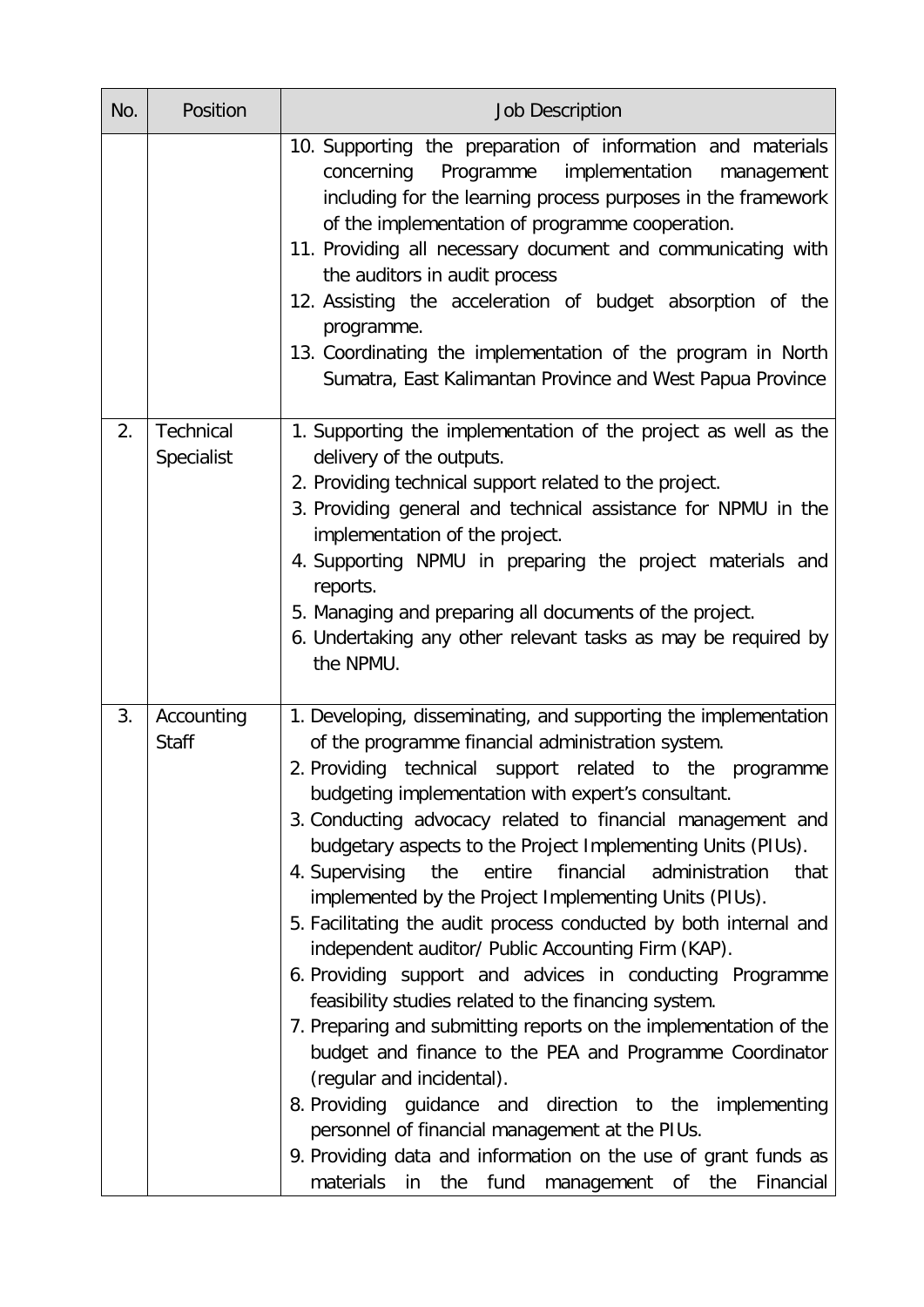| No. | Position           | <b>Job Description</b>                                                                                                                                                                                                                                                                                                                                                                                                                                                                                                                                                                                                                                                                                                                                                                                                                                                                                                                                                                       |
|-----|--------------------|----------------------------------------------------------------------------------------------------------------------------------------------------------------------------------------------------------------------------------------------------------------------------------------------------------------------------------------------------------------------------------------------------------------------------------------------------------------------------------------------------------------------------------------------------------------------------------------------------------------------------------------------------------------------------------------------------------------------------------------------------------------------------------------------------------------------------------------------------------------------------------------------------------------------------------------------------------------------------------------------|
|     |                    | Contribution (HLN) in accordance with the<br>Indonesian<br>government's procedures and KfW (withdrawal application and<br>replenishment).                                                                                                                                                                                                                                                                                                                                                                                                                                                                                                                                                                                                                                                                                                                                                                                                                                                    |
| 4.  | General<br>Officer | the<br>implementation of<br>1. Supporting<br>the<br>programme<br>administration system and project correspondences.<br>2. Conducting advocacy related to financial management and<br>budgetary aspects to the Provincial PMUs and PIUs.<br>3. Supervising the entire financial administration<br>that<br>implemented by the programme implementing units (PIUs).<br>4. Facilitating the audit process conducted by both internal and<br>independent auditor/ Public Accounting Firm (KAP).<br>5. Assisting Provincial PMU<br>in<br>implementing<br>financial<br>management<br>6. Providing financial expenditure report (SPJ) in NPMU which is<br>in accordance with Ministry of Finance Regulation (PMK)<br>7. Assisting NPMU in providing data and information on the use<br>of grant funds as materials in the fund management of the<br>Financial Contribution (HLN) in accordance with the<br>Indonesian government's procedures and KfW (withdrawal<br>application and replenishment). |

# **6. Profile (Qualifications)**

| No. | Position    | Requirements                             | Experience         |
|-----|-------------|------------------------------------------|--------------------|
| 1.  | National    | 1. PhD degree in Forestry or Forest      | 1. Have minimum    |
|     | Project     | Management.                              | 15 years of        |
|     | Coordinator | 2. Good relation and communication with  | working            |
|     |             | related MoEF units and officers of all   | experiences in     |
|     |             | levels and other government              | Forestry.          |
|     |             | institutions on national level.          | 2. Have minimum 2  |
|     |             | 3. Excellent knowledge on regulation and | years proven       |
|     |             | the implementation of the mangrove       | experiences in     |
|     |             | management in Indonesia.                 | engaging           |
|     |             | 4. Excellent knowledge on regulation and | international      |
|     |             | the implementation of the state          | projects           |
|     |             | administration and financial system,     | cooperation.       |
|     |             | especially related to grant              | 3. Have experience |
|     |             | administration.                          | in managing        |
|     |             | 5. Good knowledge on FP VI technical     | government         |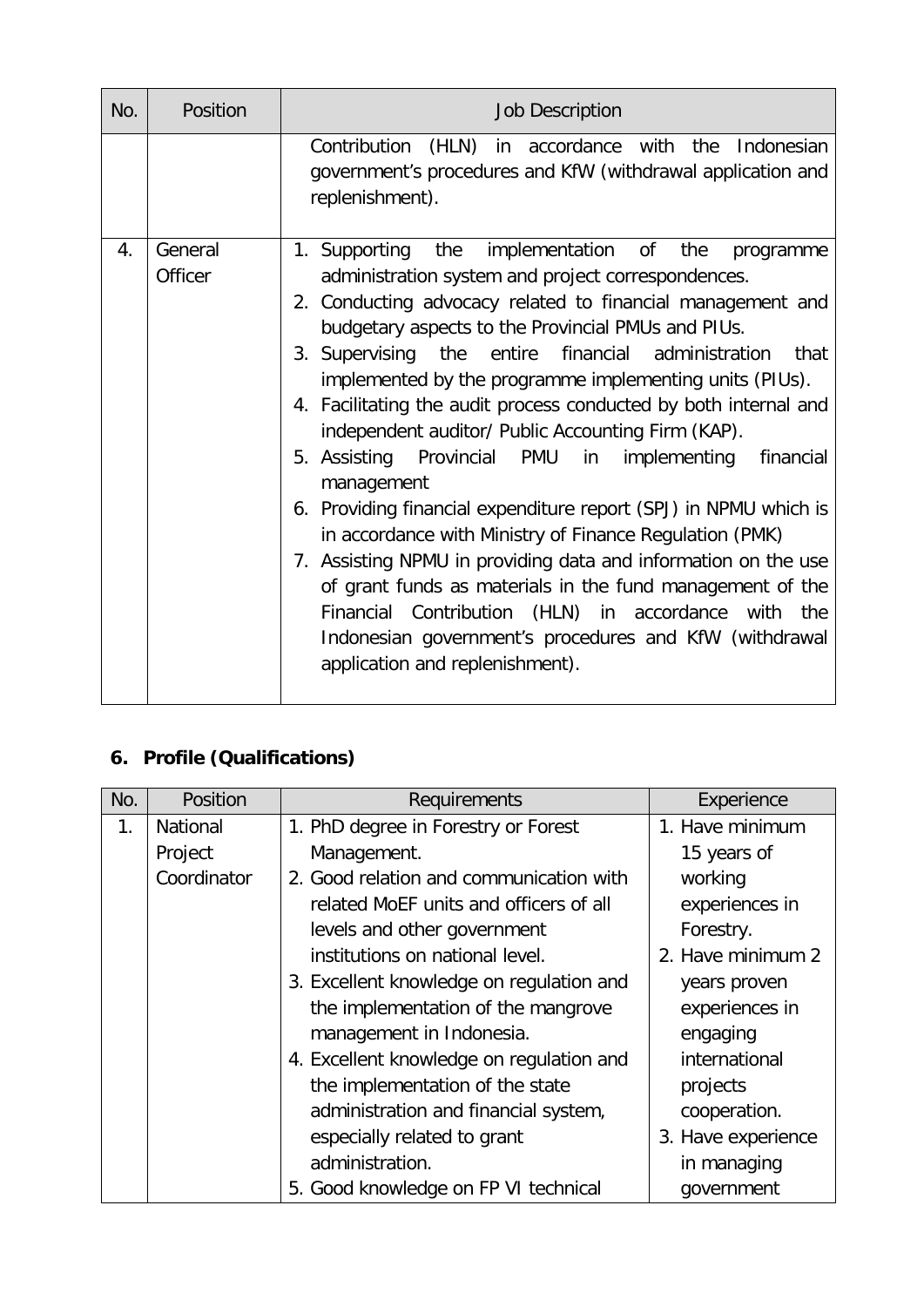| No. | Position         | Requirements                                                      | Experience         |
|-----|------------------|-------------------------------------------------------------------|--------------------|
|     |                  | aspects.                                                          | finance or DIPA    |
|     |                  | 6. Good English skills (spoken and written)                       | system.            |
|     |                  | with minimum level 5 in interval level                            | 4. Have excellent  |
|     |                  | base of 1-5 (level 1 is poor and level 5                          | knowledge about    |
|     |                  | is excellent).                                                    | the site projects. |
|     |                  | 7. Maximum age of 50 years in July 2021                           | 5. Have experience |
|     |                  | 8. Indonesian nationality                                         | and knowledge in   |
|     |                  |                                                                   | mangrove           |
|     |                  |                                                                   | research           |
|     |                  |                                                                   | 6. Have at least 3 |
|     |                  |                                                                   | international      |
|     |                  |                                                                   | publications on    |
|     |                  |                                                                   | mangrove           |
|     |                  |                                                                   | ecosystems         |
| 2.  | <b>Technical</b> | 1. Master degree in forestry, Forest                              | 1. Have minimum 5  |
|     | Specialist       | Management, or other field related to                             | years of working   |
|     |                  | natural resources.                                                | experience in      |
|     |                  | 2. Good knowledge on mangroves and                                | project,           |
|     |                  | social forestry related issues                                    | government         |
|     |                  | 3. Good English skills (spoken and                                | and/or             |
|     |                  | written) with minimum level 3 in                                  | international      |
|     |                  | interval level base of 1-5 (level 1 is                            | organisation.      |
|     |                  | poor and level 5 is excellent).                                   | 2. Have working    |
|     |                  | 4. Excellent knowledge on regulation and                          | experiences in     |
|     |                  | the implementation of the state                                   | forestry would be  |
|     |                  | administration and financial system,                              | preferable.        |
|     |                  | especially related to grant                                       | 3. Exposure in     |
|     |                  | administration.                                                   | dealing with       |
|     |                  | 5. Competency in computer skills for a                            | international      |
|     |                  | variety of tasks with adequate                                    | organizations.     |
|     |                  | knowledge of Microsoft Office<br>(particularly word, excel, ppt). |                    |
|     |                  | 6. Demonstrated ability to plan and                               |                    |
|     |                  | organize tasks and workflows.                                     |                    |
|     |                  | 7. Demonstrated commitment to                                     |                    |
|     |                  | teamwork and collaborative work                                   |                    |
|     |                  | practices as well as ability to work                              |                    |
|     |                  | effectively independently.                                        |                    |
|     |                  | 8. Maximum age of 50 years at the time                            |                    |
|     |                  | of application                                                    |                    |
|     |                  | Indonesian nationality<br>9.                                      |                    |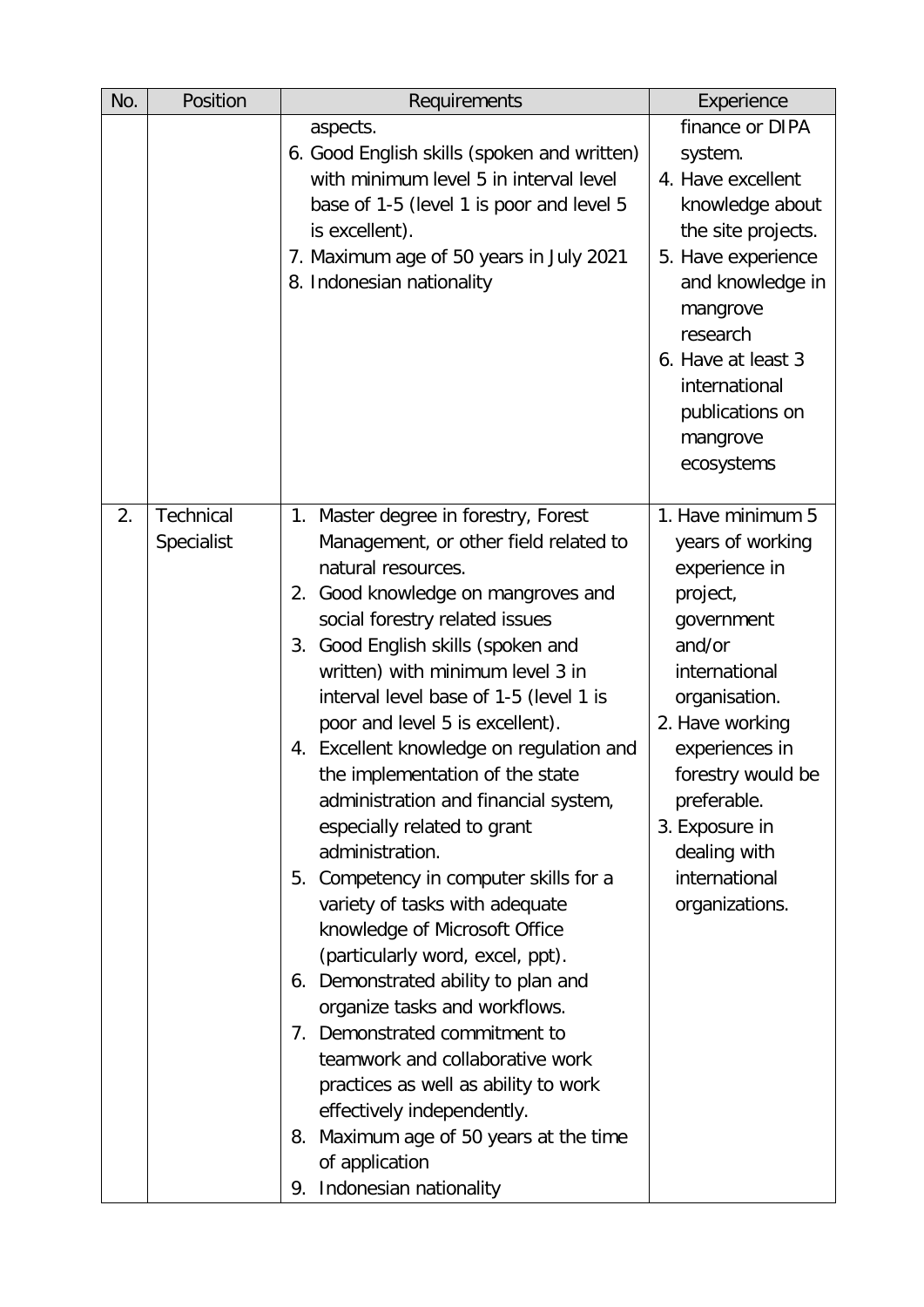| No. | Position                | Requirements                                                                                                                                                                                                                                                                                                                                                                                                                                                | Experience                                                                                                                                                                                                                                                                                   |
|-----|-------------------------|-------------------------------------------------------------------------------------------------------------------------------------------------------------------------------------------------------------------------------------------------------------------------------------------------------------------------------------------------------------------------------------------------------------------------------------------------------------|----------------------------------------------------------------------------------------------------------------------------------------------------------------------------------------------------------------------------------------------------------------------------------------------|
|     |                         |                                                                                                                                                                                                                                                                                                                                                                                                                                                             |                                                                                                                                                                                                                                                                                              |
| 3.  | Financial<br>Specialist | 1. Bachelor's degree in any subject.<br>2. Good knowledge on regulation and<br>implementation of state budget<br>treasury (DIPA).<br>3. Good understanding in specific grant<br>management of state budget.<br>4. Good English skills (spoken and<br>written) with minimum level 3 in<br>interval level base of 1-5 (level 1 is<br>poor and level 5 is excellent).<br>5. Maximum age of 50 years at the time<br>of application<br>6. Indonesian nationality | 1. Have minimum 5<br>years of working<br>experiences in<br>finance and<br>administration.<br>2. Have working<br>experience in<br>accounting and<br>administration of<br>international<br>project<br>cooperation<br>especially<br>international<br>project in MoEF<br>will be an<br>advantage |
| 4.  | General<br>Officer      | 1. Bachelor's degree in any subject.<br>2. Good knowledge on regulation and<br>implementation of state budget<br>treasury (DIPA).<br>3. Good understanding in grant<br>management of state budget.<br>4. Good English skills (spoken and<br>written) with minimum level 3 in<br>interval level base of 1-5 (level 1 is<br>poor and level 5 is excellent).<br>5. Maximum age of 50 years at the time<br>of application<br>6. Indonesian nationality          | 1. Have minimum 3<br>years of working<br>experiences in<br>finance and<br>administration.<br>2. Have working<br>experience in<br>accounting and<br>administration of<br>international<br>project<br>cooperation will<br>be an advantage                                                      |

### **7. Recruitment Process:**

The NPMU staffs will be recruited through a Limited Competitive Bidding that will be started in July 2021 and announced via website of the MoEF.

| <b>Dates</b><br>(Weekdays) | Agenda                                                           |
|----------------------------|------------------------------------------------------------------|
| 1st                        | Announcement of the NPMU selection.                              |
| $1st$ - $2nd$              | The PEA will give invitations to the potential candidates of the |